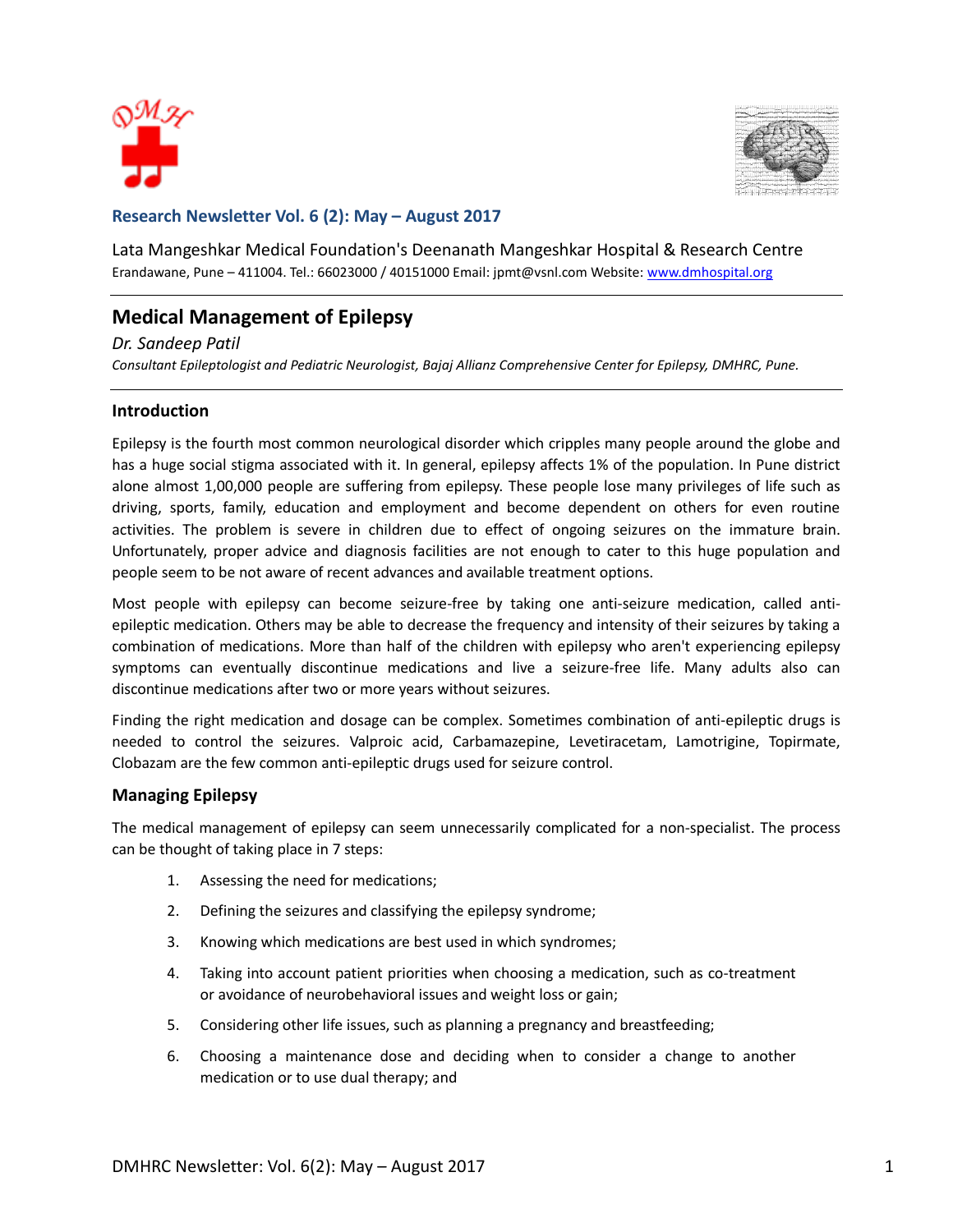7. If seizure-free, which patients to consider anti-epileptic drugs (AEDs) reduction or withdrawal.

The goal is simply, no seizures and no side-effects. Seizure freedom is an important goal to reduce injury, mortality and improve quality of life. Improving tolerability is equally as important, as both acute and chronic side-effects of AEDs can be as disabling as the seizures themselves. The following part of this article further highlights a few important points listed above.

# **1. Assessing the need for medications**

Before assessing the need for medication in epilepsy patients it is important to confirm the diagnosis of epilepsy. According to the definition of Epilepsy, a person is considered to have epilepsy if they meet any of the following conditions.

- 1. At least two unprovoked (or reflex) seizures occurring greater than 24 hours apart.
- 2. One unprovoked (or reflex) seizure and a probability of further seizures similar to the general recurrence risk (at least 60%) after two unprovoked seizures, occurring over the next 10 years.
- 3. Diagnosis of an epilepsy syndrome

If the diagnosis of epilepsy is confirmed, then the patient can be put on anti-epileptic drugs.

## **2. Defining seizures and classifying the epilepsy syndrome**

Broadly seizures can be classified into two categories, focal and generalized. Knowing seizure semiology is essential in choosing appropriate anti-epileptic drug. For example, for focal seizures carbamazepine is used as a first line of treatment while for generalized seizures sodium valproate is preferred.

Knowing the seizure syndrome is particularly important while dealing with paediatric patients. There are many syndromes which are a constellation of various seizure types and EEG findings. For example, in case of Infantile Spasm one would consider hormonal therapy such as ACTH or oral prednisolone as the first line of treatment.

## **3. Knowing which medications are best used in which syndromes**

As mentioned above the knowledge of syndrome is essential for choosing anti-epileptic drugs. This is also helpful in deciding which drugs should be avoided in particular syndrome. In cases of Juvenile myoclonic epilepsy use of phenytoin and carbamazepine should be avoided as it can aggravate myoclonic seizures.

## **4. Taking into account patient priorities**

Before starting an anti-epileptic drug, knowing the patient's co-morbidities and priorities helps to ensure compliance of the patient. For example, in cases of an obese patient, medications such as carbamazepine can be avoided as it causes excess weight gain. Instead one can choose Topiramte which causes weight loss along with seizure control. Similarly, patients will be happy to take once a daily preparation over twice or thrice per day preparations.

In cases of pregnant women, medicines which can cause birth defects should be avoided or its dose should be decreased below harmful level. This is most commonly noted with use of valproate in pregnant women and this patient should consult their neurologist before pregnancy.